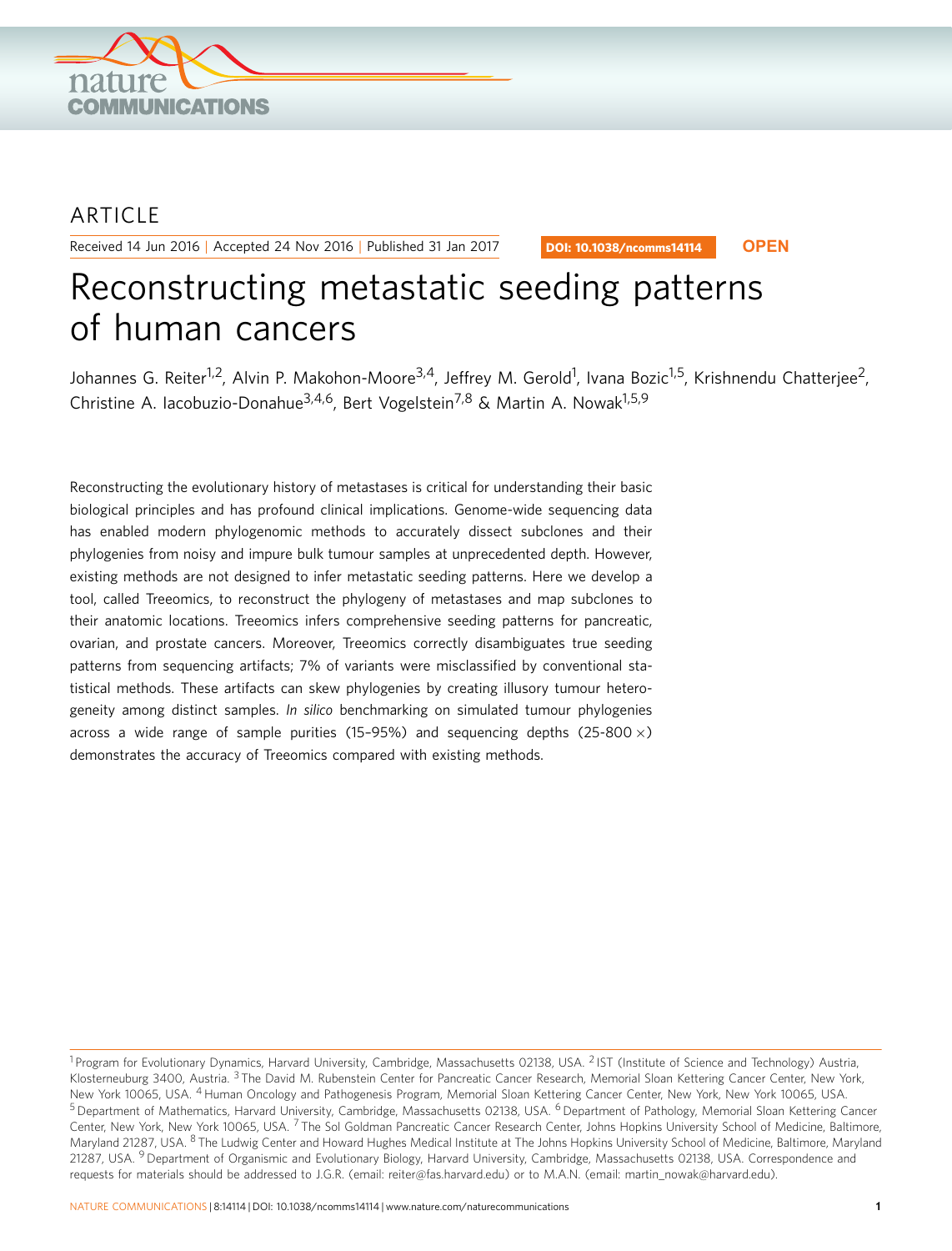enetic evolution underlies our current understanding of cancer<sup>1-3</sup> and the development of resistance to therapies<sup>4,5</sup>. The principles governing this evolution are still an active area of research particularly for metast  $cancer<sup>1-3</sup>$  and the development of resistance to still an active area of research, particularly for metastasis<sup>6-8</sup>, the final biological stage of cancer that is responsible for the vast majority of deaths from the disease. Although many insights into the nature of metastasis have emerged $9$ , we do not yet know how malignant tumours evolve the potential to metastasize, nor do we know the fraction of primary tumour cells that have the potential to give rise to metastases. Moreover, the temporal, spatial and evolutionary rules governing the seeding of metastases at spatially distinct sites distant from the primary tumour have mostly remained undetermined $6,10,11$ .

To better understand the evolutionary process of cancer, researchers have reconstructed the temporal evolution of patients' cancers from genome sequencing data<sup>[12–16](#page-8-0)</sup>. Thus far, phylogenomic analysis has largely focused on the subclonal composition and branching patterns of primary tumours $17-19$ . The evolutionary relationships among metastases are equally important but have less often been determined for several reasons<sup>[20–23](#page-8-0)</sup>. First, comprehensive data sets of samples from spatially distinct metastases in different organs are rarely available. Second, most advanced cancer samples are derived from patients who have been treated with toxic and mutagenic chemotherapies, imposing a variety of unknown constraints on genetic evolution, metastatic progression and its interpretation. Third, tumours are composed of varying proportions of neoplastic and non-neoplastic cells, and inferring meaningful evolutionary patterns from such impure samples is challenging[24,25.](#page-8-0) Fourth, chromosome-level changes, including losses, are frequently observed in cancers, and previously acquired variants can be  $\text{lost}^{23}$  $\text{lost}^{23}$  $\text{lost}^{23}$  (that is, some variants are not 'persistent'). Fifth, even when performed at high depth, next-generation sequencing coverage is always non-uniform, resulting in different amounts of uncertainty at different loci within the same DNA sample as well as among different samples at the same locus. Finally, evolutionarily informative genetic differences among the founding cells of distant metastases tend to be rare<sup>[26,27](#page-8-0)</sup> and therefore the confidence in the inferred metastatic seeding pattern is often low.

The variety of methods that have recently been used to infer evolutionary relationships among tumours underscore these complicating factors and the need for a robust phylogenomic approach. The methods include those based on genetic distance<sup>20,28</sup>, maximum parsimony<sup>19,22,29</sup>, clonal ordering<sup>3,15</sup> and variant allele frequency  $(VAF)^{30-32}$ . Modern phylogenomic methods classify variants based on the observed VAFs, account for varying ploidy and neoplastic cell content, and reconstruct comprehensive phylogenies $33-41$ . In this study, however, as we will show below, in the case of reconstructing the evolution of metastases, these methods suffer from the low number of informative variants and may fail to identify the subclones that gave rise to the observed seeding patterns. Classical phylogenetics assumes that the individual traits are known with certainty<sup>24</sup>. Consequently, these methods struggle with noisy high-throughput DNA sequencing data and do not exploit the full potential of these data due to the error-prone binary present/absent classification of variants. Furthermore, many of the methods used for inferring cancer evolutionary trees are based on those designed for more complex evolutionary processes involving sex and recombination $11$ . The key conceptual difference between the new approach used here ('Treeomics') and previous ones is that Treeomics reconstructs metastatic seeding patterns and infers the ancestral subclones that seeded metastases at various anatomic locations. Treeomics utilizes multiple samples from spatially distinct sites and assumes mostly

monophyletic samples (that is, monoclonal seeding; polyclonal seeding and reseeding of metastases only happens occasionally $8$ ).

### Results

Evolutionarily incompatible mutation patterns. To illustrate our approach, we first focused on the data of a treatment-naïve pancreatic cancer patient Pam03 [\(ref. 27](#page-8-0)) ([Fig. 1\)](#page-2-0). Whole-genome sequencing (WGS; coverage: median 51  $\times$ , mean 56  $\times$ ) as well as deep targeted sequencing (coverage: median 296  $\times$ , mean 644  $\times$ ) was performed on 10 spatially distinct samples: two from the primary tumour and eight from distinct liver and lung metastases ('Methods' section and [ref. 27](#page-8-0)). Estimated purities ranged from 21 to 48% per sample (Supplementary Fig. 1), typical for low-cellularity cancers ([Fig. 1\)](#page-2-0). Founder variants (clonal in all samples) and unique variants (present in exactly one sample) are parsimony uninformative in the sense that they do not provide any information about common ancestors of spatially distinct samples (except the founding clone) and hence do not resolve metastatic seeding patterns. Nonetheless, unique variants can provide information about the subclonal composition and phylogeny within a sample. Parsimony-informative variants (variants present in some but not in all samples) exhibited contradicting mutation patterns when we tried to reconstruct a phylogeny consistent with the evolutionary processes underlying tumour progression using conventional methods. Identifying the evolutionarily compatible variants is known as the 'binary maximum compatibility problem' and has been widely studied for decades<sup> $42-47$ </sup>. A strict binary present/absent classification can be very problematic due to the above described reasons. For example, likely clonal variants in the driver genes ATM and KRAS would be classified as absent in sample LuM 2 because both were sequenced only fourteen times and were mutated only once ([Fig. 1c;](#page-2-0) Supplementary Data 1). We developed a Bayesian inference model to determine the posterior probability of whether a variant was or was not found in each sequenced lesion rather than rely on a binary input ('present' or 'absent'; [Fig. 1c](#page-2-0); 'Methods' section). This generalization, formalized as a Mixed Integer Linear Program (MILP)<sup>48</sup>, enabled us to simultaneously predict sequencing artifacts and infer phylogenies in a remarkably robust fashion.

Two clonal variants are evolutionarily compatible if there exists an evolutionary tree where each variant is only acquired once and never lost. This condition is known as the perfect (the same variant is not independently acquired twice; infinite sites model<sup>[49](#page-9-0)</sup>) and persistent (acquired variants are not lost; no back mutation) phylogeny assumption—the basic principle of modern tumour phylogeny reconstruction methods<sup>34-38</sup>. In our case the mutation pattern of a variant is given by the set of samples where the variant is present (Supplementary Fig. 2). Therefore, two somatic variants  $\alpha$  and  $\beta$  are evolutionarily incompatible if and only if samples with the following three patterns exist: (i) variant  $\alpha$  is absent and  $\beta$  is present, (ii)  $\alpha$  is present and  $\beta$  is absent and (iii) both variants are present. Because somatic variants are by definition absent in the germline,  $\alpha$  and  $\beta$ are evolutionarily incompatible and no perfect and persistent phylogeny can explain these data (Supplementary Fig. 2). As expected, based on conventional binary present/absent classification of variants, a perfect and persistent tree consistent with the observed (noisy) data of Pam03 cannot be inferred. We show that such a phylogeny indeed exists but that it is hidden behind misleading artifacts, mostly resulting from insufficient coverage or low neoplastic cell content.

Identifying evolutionarily compatible mutation patterns. To account for inconclusive data, we utilize a Bayesian inference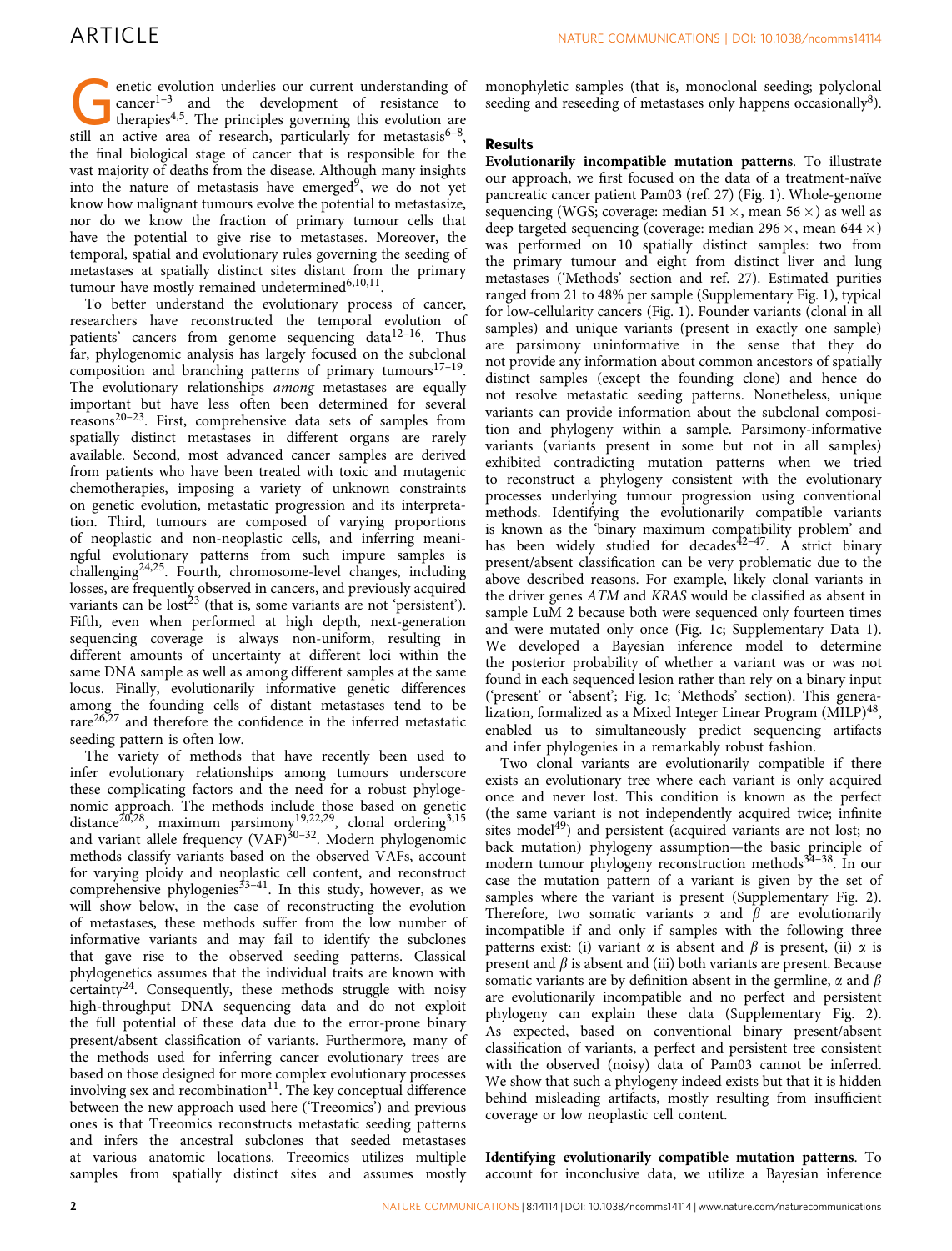<span id="page-2-0"></span>

Figure 1 | Tumour heterogeneity across lesions of pancreatic cancer patient Pam03. (a,b) Histology at low (20  $\times$ , scale bar, 200 µm) and high (200 ×, scale bar, 20 µm) power of liver metastasis LiM 1 and lung metastasis LuM 1, with estimates of neoplastic cellularity determined by pathological review. Arrows highlight the few cancer cells in LuM 1. (c) Heatmap depicting the posterior probability (p) that a variant is considered as present in deep targeted sequencing data. Top five rows show samples from five distinct liver metastases (LiM 1–5); the following three rows show samples from three distinct lung metastases (LuM 1–3); the bottom two rows show different parts of the primary tumour (PT 10-11). Dark blue corresponds to a variant being present with probability >99.9% and dark red corresponds to being absent with probability >99.9%. In some samples the mutation status for the most likely clonal driver mutations in ATM and KRAS is unknown.

model to calculate the probability that a variant is present in a sample (Fig. 1c; 'Methods' section). Using these probabilities for each individual variant, we calculated reliability scores combining the evidence for each possible mutation pattern across all variants and samples. We constructed an evolutionary conflict graph where the nodes were determined through analysis of all mutation patterns. Each node was assigned a weight provided by the calculated reliability scores (Supplementary Fig. 3). If two nodes (mutation patterns) were evolutionarily incompatible, an edge between the corresponding nodes was added. We aimed to identify the set of nodes that maximized the sum of the weights (reliability scores) when no pair of nodes was evolutionarily incompatible. This maximal set represents the most reliable and evolutionarily compatible mutation patterns (Supplementary Methods). To evaluate the confidence in the identified evolutionarily compatible mutation patterns, we performed bootstrapping on the given variants.

Predicting putative artifacts in sequencing data. The solution obtained with the MILP directly provided the most likely evolutionarily compatible mutation pattern for each variant. By comparing our inferred classifications to conventional binary classifications, Treeomics predicted putative sequencing artifacts in the data ([Fig. 2a,b\)](#page-3-0). The conventional classifications differed in 9.0% of the variants in Pam03 (81 putative artifacts from 90 variants across 10 samples; [Fig. 2b\)](#page-3-0). As expected, the majority (68) of the differences were caused by putative false-negatives in the binary classification that were inferred to be present by Treeomics. Fifty-five of these putative false-negatives had relatively low coverage (mean: 21), explaining how they could easily be misclassified as absent given the low neoplastic cell content in the samples. Accordingly, many of these underpowered false-negatives occurred in samples with the lowest coverage (liver metastasis LiM 5, lung metastases LuM 2–3) or lowest neoplastic cell content (LuM 1; Supplementary Fig. 1). In LuM 2, the driver gene mutation KRAS was incorrectly classified as absent by conventional means though it is most likely a clonal founding mutation and was present at a VAF of 19% in the original WGS sample (Supplementary Table 1). Similarly, the driver gene mutation ATM was incorrectly classified as absent in two samples (VAF 18% and 19% in the WGS data). Although manual review of these samples revealed mutant reads in KRAS, it is not scalable to manually review every putative variant detected by next-generation sequencing. Some variants contained false-negatives across many samples, indicating that these variants were generally difficult to call. Remarkably, 89% (49/55) of the predicted under-powered false-negatives were either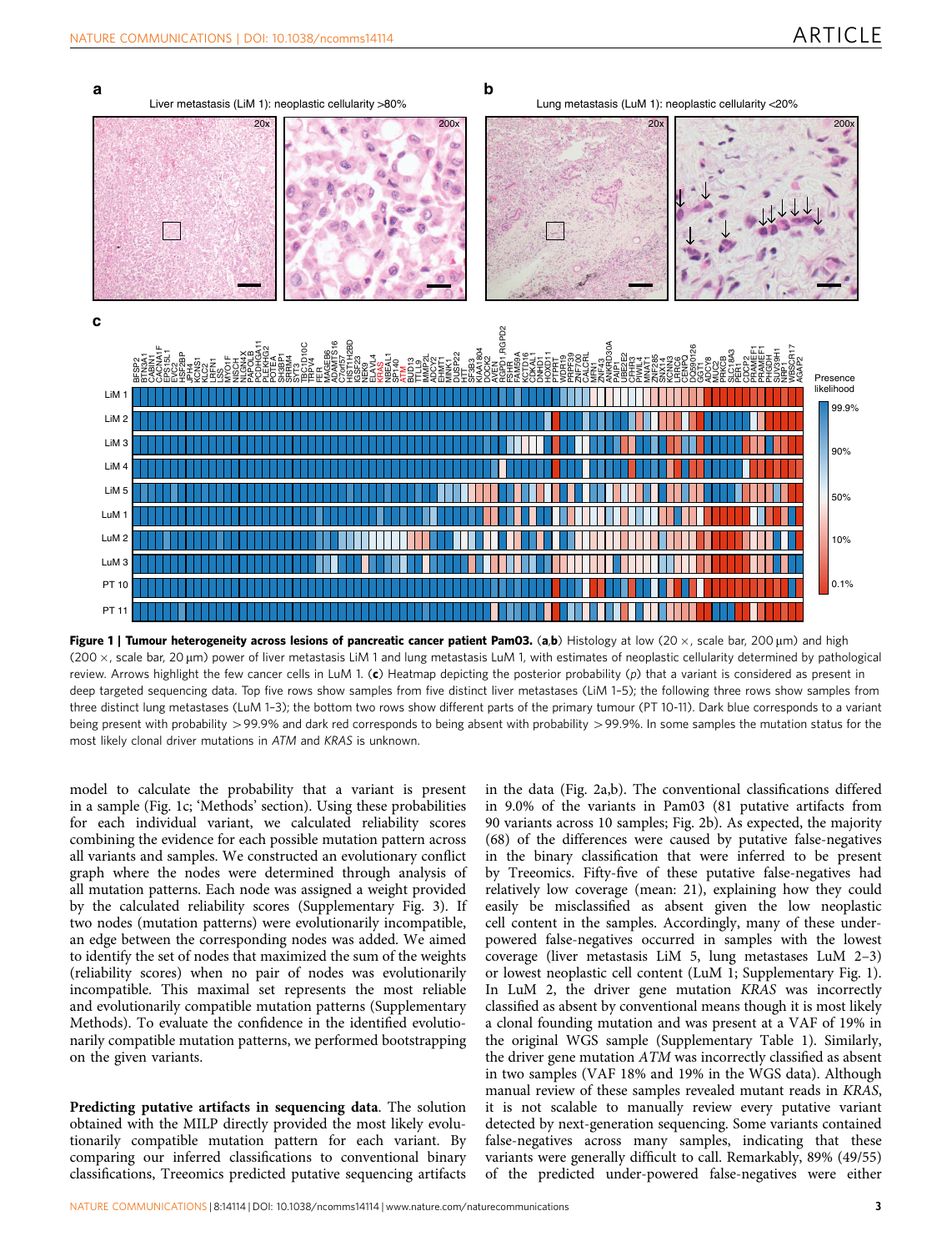<span id="page-3-0"></span>

Figure 2 | Treeomics simultaneously identified putative artifacts and inferred the evolutionary history of Pam03. (a,b) Variants shown in [Fig. 1c](#page-2-0) are organized as evolutionarily defined groups ('nodes'). Blue coloured nodes are evolutionarily compatible and red coloured nodes are evolutionarily incompatible. Based on conventional present/absent classification, 31.1% of the variants were evolutionarily incompatible (a). The incompatibilities are demarcated by red lines ('edges') in the center of the circle that connect each pair of incompatible nodes. Based on a Bayesian inference model and an Integer Linear Program, Treeomics identified the most likely evolutionarily compatible mutation pattern for each variant (b; 'Methods' section). This method predicted that 9% (81/900) of the variants across all samples were misclassified and thereby caused the evolutionary incompatibilities shown in panel a. 75% of the predicted artifacts were validated in the WGS data, among those were driver mutations in ATM and KRAS. (c) Reconstructed phylogeny from the identified evolutionarily compatible mutation patterns in panel **b**. Grey percentages indicate bootstrapping values from 1,000 samples. SC indicate predicted subclones. Lung metastases (LuM 1–3) are depicted in red; Liver metastases (LiM 1–5) are depicted in green; Primary tumour samples (PT 10–11) are depicted in black.

significantly present in the WGS data (38/49; mostly at higher coverage than in the targeted sequencing data), or the genomic region of the variant possessed a low alignability score<sup>[50](#page-9-0)</sup>  $(28/49;$  Supplementary Table 1).

For two variants sequenced at high depth, Treeomics predicted 13 putative false-negatives. The WGS data confirmed sequencing artifacts in these two variants but indicated that four likely false-positives (all absent in the WGS data) induced Treeomics to predict 13 false-negatives rather than four false-positives (Supplementary Table 2). Of the 13 putative false-positives (pink squares in Fig. 2b), 92% (12/13) were classified as absent in the original WGS data and their mean VAF was 2.3% (Supplementary Table 3). In total, 75% (49 putative false-negatives  $+12$ putative false-positives; 61/81) of the predicted artifacts were successfully validated. Hence, we verified that at least 7% (61/900) of the variants were misclassified by conventional binary classification. If a phylogenomic method does not account for sequencing artifacts, the mutation patterns of a large fraction of variants will often be inconsistent with any inferred evolutionary tree. In Pam03, the mutation patterns of 31.1% (28/90) of the variants would be evolutionarily incompatible (Fig. 2a). These putative artifacts may also help to explain the observed high tumour heterogeneity in earlier studies and the recently reported intratumor similarity when sequencing depth is increased<sup>19,26,27</sup>.

Inferring evolutionary trees. From the identified mutation patterns, Treeomics inferred an evolutionary tree rooted at the germline DNA sequence of the pancreatic cancer patient Pam03 (Fig. 2c). We found strong support for an evolutionarily related group of geographically distinct lesions: samples LiM 2–5 (liver metastases) and PT 11 (primary tumour). This result suggests that a recent parental clone of PT 11 seeded these

liver metastases. We also found the same evolutionary relationship by using the low-coverage WGS data (Supplementary Fig. 4). In contrast to the targeted sequencing data, the WGS data indicated that lung metastasis LuM 1 was more closely related to LuM 2 and LuM 3. Though the low neoplastic cell content prevents a definite conclusion about the seeding subclone of LuM 1, the reconstructed phylogeny strongly suggests that the liver metastasis LiM 1 was seeded from a genetically different subclone than all other liver metastases. This diversity in seeding subclones and the origin of distinct metastases was also found in another treatment-naïve pancreatic cancer patient (Pam01) whose data similarly indicated that liver metastases were seeded from genetically distinct subclones (Supplementary Fig. 5). The phylogeny of Pam01 suggested that distinct subclones of the primary tumour gave rise to not just different liver metastases but also different lymph node metastases. This observation suggests that spatially and genetically distinct subclones in the primary tumour have the capacity to seed metastases. Moreover, these subclones are not necessarily predisposed to seeding at a particular site. In contrast, the phylogeny of Pam02 revealed that all liver metastases except one (LiM 7 with low median coverage of 27) were very closely related to each other and to various regions of the primary tumour indicating recent divergence (Supplementary Fig. 6). Pam02's pancreatic cancer might have expanded very rapidly with only 0.5 months from diagnosis to death compared with 7 and 10 months for Pam01 and Pam03. The observed genetic similarity across geographically distinct regions of the primary tumour and seven metastases could indicate high metastatic potential of large parts of the primary tumour leading to this very short survival.

To further validate our approach, we reanalyzed data from high-grade serous ovarian cancers<sup>20</sup>. We were able to reproduce all phylogenetic trees of Bashashati et  $al.^{20}$  $al.^{20}$  $al.^{20}$  except for cases 1 and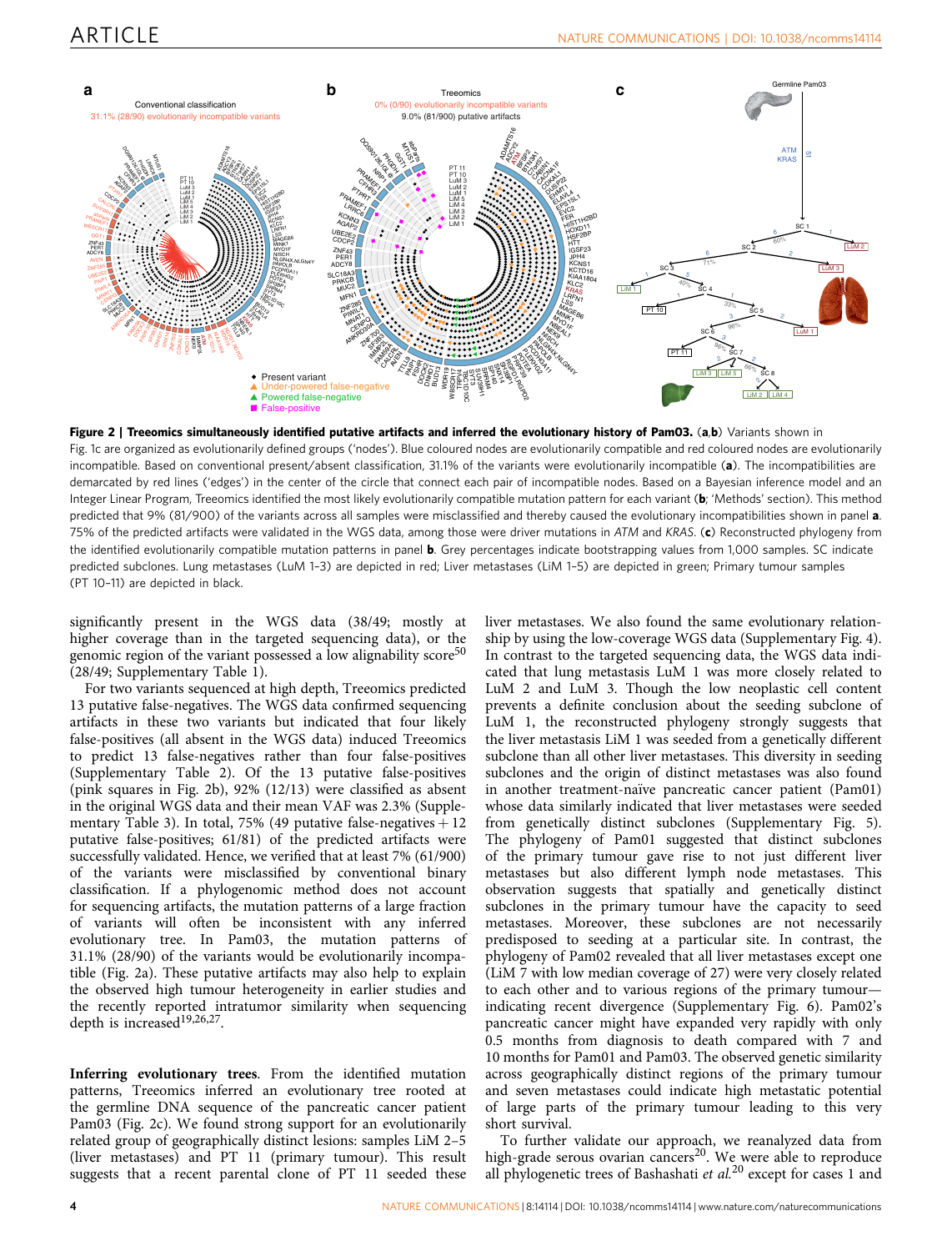<span id="page-4-0"></span>

Figure 3 | Simulated tumour phylogenies illustrate challenges in reconstructing metastatic seeding patterns. (a) Simulated metastatic progression according to a stochastic branching process<sup>51,52</sup>. Metastases (M 1-6) are numbered in chronological order of their seeding. Purple and blue lines indicate evolution among lineages within the primary tumour (PT). Pink numbers correspond to the founding variants present in all cancer cells and blue numbers correspond to the parsimony-informative variants. Numbers in red denote subclonal variants acquired after the seeding of the metastasis. SC indicates subclone. Dotted boxes illustrate biopsies. (b) Treeomics correctly reconstructed the simulated phylogeny in panel a by identifying the parsimonyinformative variants (blue). Private mutations (purple numbers in panel a) acquired in the primary tumour are indistinguishable from subsequently acquired mutations (red numbers in panel  $a$ ). (c) Benchmarking across 15,000 simulated phylogenies with six monophyletic metastases depicting the mean branching error conditioned on at least one variant per branch. Phylogenies reconstructed from low coverage WES data or from samples with very low neoplastic cell content exhibited high error rates independent of the used method. Necessary binary present/absent classification for maximum parsimony and neighbour joining was based on Treeomics' Bayesian inference model (variant was present if  $p>50%$ ).

5 (Supplementary Fig. 7 and [Fig. 1d](#page-2-0) in [ref. 20;](#page-8-0) Supplementary Fig. 8). For case 5, the authors reported an early divergence of sample 5c while Treeomics suggested a later divergence (Supplementary Fig. 7c). Comprehensive analysis of their data (reinterpreted in Supplementary Fig. 7a,b) revealed that their tree either required that several variants (including two driver gene mutations and multiple indels) occurred independently twice or that two mutations in the driver genes ABL1 and MDM4 were lost. Both possibilities seem unlikely (Supplementary Fig. 7 and [Fig. 1d](#page-2-0) in [ref. 20](#page-8-0)); this discrepancy was also identified by Popic et al.<sup>[37](#page-8-0)</sup>. Treeomics did not require these implausible scenarios to construct an otherwise similar tree. Distance-based methods can be compromised by large differences in the number of acquired mutations among samples; sample 5c had twice as many mutations than all other samples. For case 1, Treeomics reported rather low bootstrap values and Popic et al. inferred yet another phylogeny such that no definitive conclusion could be obtained. This disagreement across methods highlights the importance of a confidence measure for the inferred branches as otherwise phylogenies are difficult to interpret in a conclusive fashion.

If multiple subclones with spatially distinct evolutionary histories (that is, polyphyletic samples due to polyclonal seeding or reseeding of a metastasis) were present in the same sample at detectable frequencies, conventional phylogenetic approaches would be unable to separate their evolutionary trajectories.

In these scenarios, evolutionarily incompatible mutation patterns with high reliability scores were utilized to detect these subclones and to infer separate evolutionary histories (Supplementary Fig. 9a; 'Methods' section). For the prostate cancer data of case 6 [\(ref. 17](#page-8-0); Supplementary Fig. 9), Treeomics identified subclonal structures and separated their evolutionary trajectories without requiring high purity samples or deep sequencing data.

In silico benchmarking demonstrates high accuracy. We implemented a stochastic continuous-time multi-type branching process to imitate the genetics of distinct metastases seeded according to an evolving cancer<sup>[51,52](#page-9-0)</sup> (Fig. 3; 'Methods' section). We investigated a total of 90,000 independently simulated phylogenies comprised of 180 different combinations of sample purity, mean sequencing depth, point mutation rate, chromosome-level changes and mono- and polyphyletic metastases. Based on the simulated ground truth data, we compared the performance of Treeomics with conventional phylogenetic methods (maximum parsimony and neighbour joining) and modern phylogenomic methods (LICHeE<sup>[37](#page-8-0)</sup> and PhyloWGS $36$ ) across sample purities of 15-95% and sequencing depths of 25–800  $\times$  (Fig. 3c) representing the range of common sequencing data. A comparison of the mean branching error demonstrates that phylogenies reconstructed from low coverage whole-exome sequencing (WES) data or from samples with very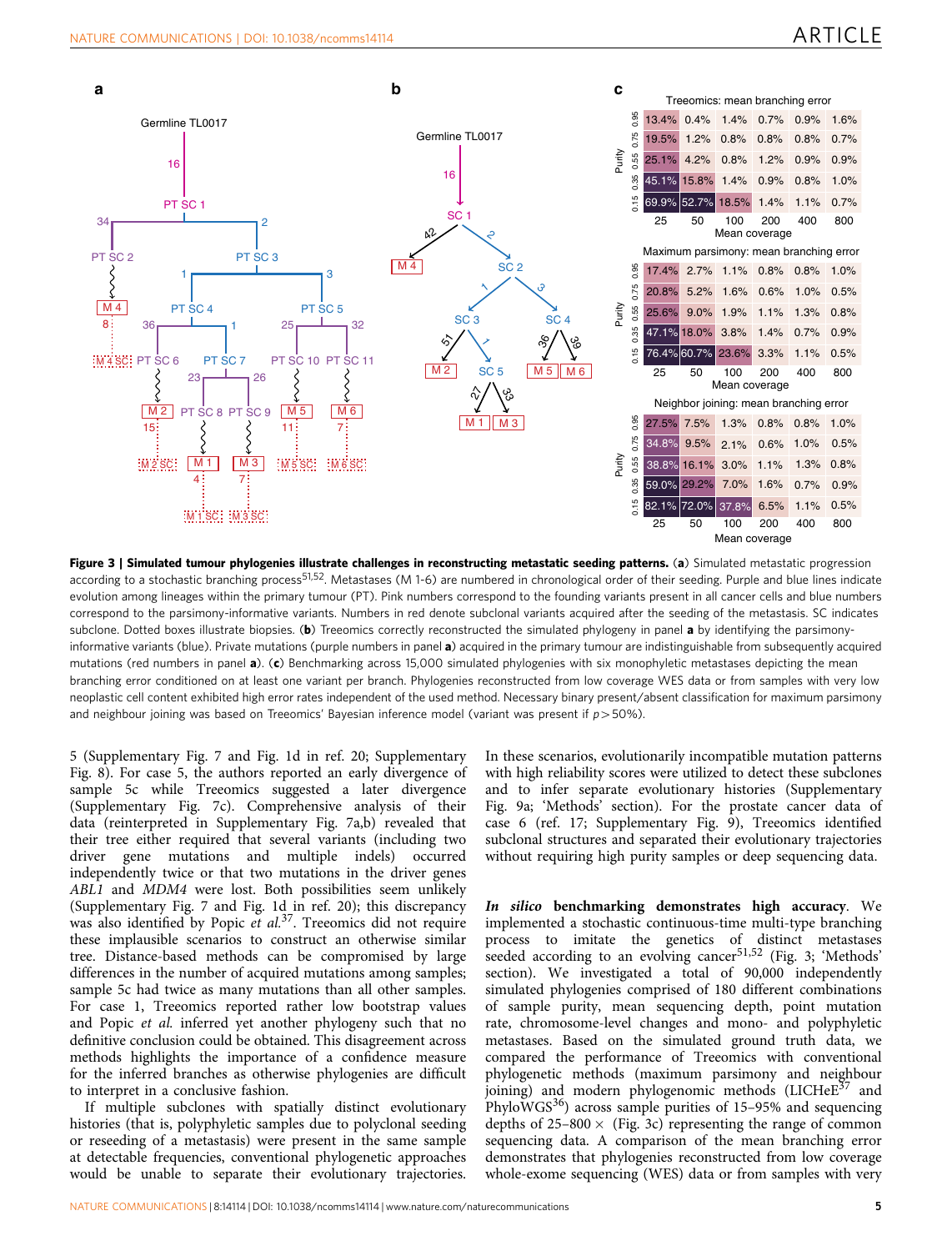<span id="page-5-0"></span>**a**

|                                                  |                                        |         |                                        |         |      |      |                                     |                   |             |       | Monophyletic metastases             |      |      |                |                                       |       |      |       |                                       |       |
|--------------------------------------------------|----------------------------------------|---------|----------------------------------------|---------|------|------|-------------------------------------|-------------------|-------------|-------|-------------------------------------|------|------|----------------|---------------------------------------|-------|------|-------|---------------------------------------|-------|
|                                                  | Treeomics: mutation matrix error score |         |                                        |         |      |      | LICHeE: mutation matrix error score |                   |             |       |                                     |      |      |                | PhyloWGS: mutation matrix error score |       |      |       |                                       |       |
| 0.95<br>0.75<br>Purity<br>0.55 (<br>0.35<br>0.15 | 0.3%                                   | 0.0%    | 0.0%                                   | $0.0\%$ | 0.0% | 0.0% | 0.95                                | N/A               | 13.5%       | 4.8%  | 1.5%                                | 1.1% | 1.1% | 0.95<br>0.75   | 2.2%                                  | 1.7%  | 1.8% | 2.0%  | 2.1%                                  | 2.3%  |
|                                                  | 0.5%                                   | $0.0\%$ | 0.0%                                   | 0.0%    | 0.0% | 0.0% | 0.75                                | N/A               | 5.7%        | 2.1%  | 0.7%                                | 0.7% | 0.5% |                | 2.6%                                  | 1.8%  | 1.6% | 1.9%  | 2.0%                                  | 2.2%  |
|                                                  | 0.8%                                   | 0.1%    | 0.0%                                   | 0.0%    | 0.0% | 0.0% | Purity<br>0.55 (                    | 12.2%             | 6.3%        | 1.2%  | 0.2%                                | 0.1% | 0.0% | Purity<br>0.55 | 4.5%                                  | 4.0%  | 2.7% | 2.4%  | 2.8%                                  | 2.9%  |
|                                                  | 2.4%                                   | 0.5%    | 0.0%                                   | 0.0%    | 0.0% | 0.0% | 0.35                                | 20.5%             | 11.4%       | 1.7%  | 0.1%                                | 0.0% | 0.0% | 0.35           | 7.2%                                  | 6.0%  | 7.0% | 7.5%  | 7.7%                                  | 8.0%  |
|                                                  | 13.9%                                  | 6.9%    | 0.8%                                   | $0.0\%$ | 0.0% | 0.0% | 15                                  | 26.7% 25.2% 22.1% |             |       | 11.8%                               | 2.1% | 0.1% | 0.15           | 16.8%                                 | 13.5% | 9.0% | 10.7% | 14.0%                                 | 13.7% |
|                                                  | 25                                     | 50      | 100                                    | 200     | 400  | 800  |                                     | 25                | 50          | 100   | 200                                 | 400  | 800  |                | 25                                    | 50    | 100  | 200   | 400                                   | 800   |
|                                                  |                                        |         | Mean coverage                          |         |      |      | Mean coverage                       |                   |             |       |                                     |      |      |                | Mean coverage                         |       |      |       |                                       |       |
| b                                                | Mono- and polyphyletic metastases      |         |                                        |         |      |      |                                     |                   |             |       |                                     |      |      |                |                                       |       |      |       |                                       |       |
|                                                  |                                        |         |                                        |         |      |      |                                     |                   |             |       |                                     |      |      |                |                                       |       |      |       |                                       |       |
|                                                  |                                        |         | Treeomics: mutation matrix error score |         |      |      |                                     |                   |             |       | LICHeE: mutation matrix error score |      |      |                |                                       |       |      |       | PhyloWGS: mutation matrix error score |       |
|                                                  | 1.4%                                   | 1.2%    | 0.4%                                   | 0.5%    | 0.4% | 0.4% |                                     | N/A               | 15.1%       | 5.1%  | 1.9%                                | 1.6% | 1.6% |                | 2.3%                                  | 1.7%  | 1.8% | 1.9%  | 2.2%                                  | 2.3%  |
| 0.95                                             | .3%                                    | 1.2%    | 0.7%                                   | 0.5%    | 0.3% | 0.4% | 0.95                                | N/A               | 6.5%        | 2.6%  | 1.3%                                | 0.8% | 0.8% | 0.95           | 2.8%                                  | 1.9%  | 1.7% | 1.9%  | 2.0%                                  | 2.2%  |
| 0.75                                             | .8%                                    | 1.1%    | 0.8%                                   | 0.5%    | 0.4% | 0.4% | 0.75                                | 13.5%             | 7.4%        | 2.0%  | 0.9%                                | 0.6% | 0.5% | 0.75           | 4.6%                                  | 4.3%  | 3.3% | 2.5%  | 2.6%                                  | 2.8%  |
| Purity<br>0.55<br>35                             | 3.0%                                   | 1.5%    | 0.9%                                   | 0.8%    | 0.4% | 0.5% | Purity<br>0.55<br>35                | 20.0%             | 12.0%       | 2.5%  | 1.2%                                | 0.9% | 0.8% | Purity<br>0.55 | 7.7%                                  | 6.2%  | 5.8% | 6.6%  | 7.0%                                  | 6.5%  |
| ö                                                | 14.0%                                  | 8.0%    | 1.8%                                   | 0.6%    | 0.5% | 0.4% | ö<br>$\frac{1}{2}$                  |                   | 26.7% 25.2% | 21.9% | 11.0%                               | 2.5% | 0.4% | 0.35<br>0.15   | 16.8%                                 | 14.7% | 9.6% | 9.8%  | 12.4%                                 | 12.5% |
| 0.15                                             | 25                                     | 50      | 100                                    | 200     | 400  | 800  |                                     | 25                | 50          | 100   | 200                                 | 400  | 800  |                | 25                                    | 50    | 100  | 200   | 400                                   | 800   |

Figure 4 | In silico benchmarking demonstrates the high accuracy of Treeomics across varying sample purities and mean sequencing depth.

(a) Benchmarking across 15,000 simulated phylogenies with six monophyletic metastases (no reseeding). Treeomics greatly outperformed LICHeE in all considered scenarios. In the orange-framed scenarios, LICHeE was unable to infer a valid solution for the majority of cases. PhyloWGS exhibited mean error scores more than 10-fold higher than those of Treeomics in most considered scenarios. (b) Benchmarking across 15,000 simulated phylogenies with three monophyletic and three polyphyletic metastases imitating patients with reseeded metastases<sup>[21,23,53](#page-8-0)</sup>. Treeomics exhibited the lowest mean error score across all scenarios. The performance of PhyloWGS did not significantly change compared with monophyletic metastases (possibly due to the advantageous input). The error scores of Treeomics and LICHeE slightly increased.

low neoplastic cell content exhibit high error rates independent of the used method. For mean coverages of 100 and above, the error rates drop dramatically and phylogenies can be accurately reconstructed ([Fig. 3c,](#page-4-0) Supplementary Fig. 10).

Current subclone inference algorithms do not directly reconstruct phylogenies of distinct sites as Treeomics does but infer joint phylogenies of variants, which are sometimes simultaneously grouped into subclones<sup>36-40</sup>. To enable a comparison of these slightly different methodologies, we developed a mutation matrix error score (similar as in [ref. 37](#page-8-0)) that checks (i) if variants of the same subclone were indeed assigned to the same subclone and (ii) if the ancestral relationship among variants was correctly determined ('Methods' section). For example, in the simulated phylogeny illustrated in [Fig. 3a](#page-4-0), the tested tools had to correctly assign the acquired variants to the founding subclone (PT SC 1) and the parsimony-informative subclones (PT SC 3-5, 7). Since the runtime of PhyloWGS increases significantly with the number of variants, we removed all private variants in the input for PhyloWGS (purple and red variants in [Fig. 3a\)](#page-4-0). Treeomics and LICHeE were provided with all detected variants and therefore had to distinguish between parsimony-informative variants and private variants as well as sequencing artifacts. All tools accurately identified ancestral subclones and their variants for mean coverages above 200 and a neoplastic cell content > 35% (Fig. 4a). Treeomics outperformed LICHeE and PhyloWGS in all considered scenarios (Fig. 4a). In the majority of scenarios, the error score of PhyloWGS was more than 10-fold higher than the error score of Treeomics. For mean coverages below 50, the error score of LICHeE increased notably while PhyloWGS was mostly struggling with low neoplastic cell content  $(< 35\%$ ).

In the case of reseeded metastases $21,23,53$  leading to multiple evolutionary trajectories and therefore polyphyletic lesions,

the error score of Treeomics and LICHeE slightly increased while the performance of PhyloWGS did not change significantly (possibly due to the advantageous input; Fig. 4b). Treeomics exhibited the lowest error score across methods in all scenarios. Interestingly both Treeomics and LICHeE performed best in the case of high sequencing depth but low or medium purity—suggesting that there is further room for improvement (Fig. 4b). We hypothesize that the higher purity leads to more detected private variants and hence to more potential sequencing artifacts. In the case of an elevated point mutation rate (for example, due to mismatch repair deficiency) or highly chromosomally unstable cancers<sup>[54](#page-9-0)</sup>, Treeomics continued to have the lowest mutation matrix error score in 119 of 120 considered scenarios (Supplementary Figs 11 and 12). The runtime of PhyloWGS was around 5-8 h per simulated phylogeny (in total  $\sim$ 300,000 core computing hours; elevated mutation rate could not be evaluated due to the high runtime), while LICHeE needed on average a few minutes ( $\sim$  4,000 h) and Treeomics less than a minute per case (in total  $\sim 800$  core computing hours).

#### Discussion

The new approach described here efficiently reconstructs the evolutionary history, detects potential artifacts in noisy sequencing data, and finds the ancestral subclones giving rise to the distinct metastases. The evolutionary theory of asexually evolving populations combined with Bayesian inference and Integer Linear Programming enabled us to infer detailed phylogenomic trees with significantly fewer errors than existing methods [\(Figs 3](#page-4-0) and 4, Supplementary Figs 10–12). In contrast to other tools, Treeomics accounts for putative artifacts in sequencing data and can thereby infer the branches where somatic variants were acquired as well as where some may have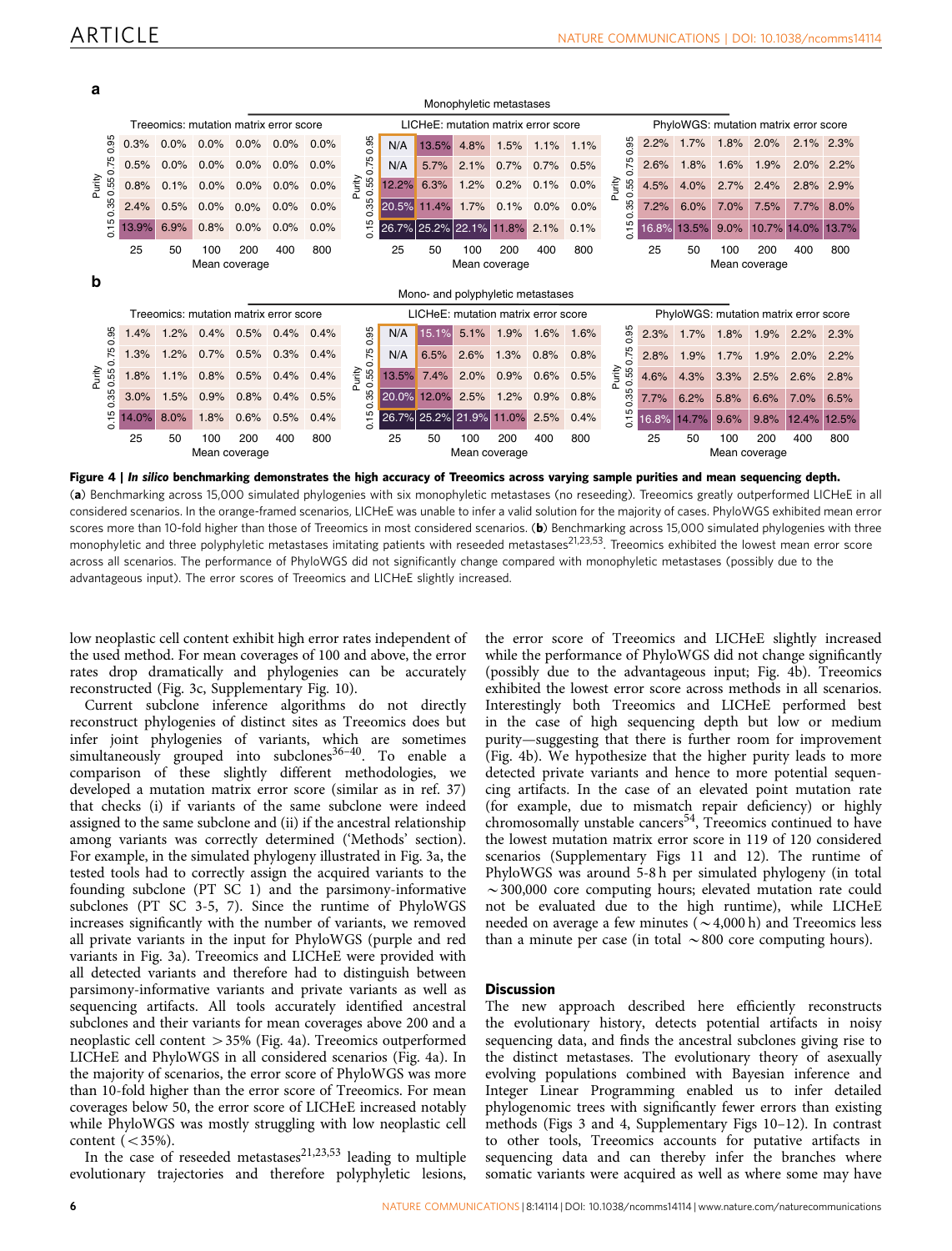been lost during evolution, presumably through losses of heterozygosity resulting from chromosomal instability<sup>23,55</sup>. The branching in the inferred trees shed new light on the origin and the seeding patterns of particular metastatic lesions $6,11$ . For example, in contrast to colon cancer, where liver metastases are assumed to seed lung metastases<sup>[56](#page-9-0)</sup>, our results suggest that this may not be the case in pancreatic cancer. The reconstructed phylogenies also indicate that distinct subclones in the primary tumour were equally capable to seed metastases in the same and in different organs (Supplementary Fig. 5). However, we did not find any evidence for polyphyletic metastases, which confirms findings in a mouse model of pancreatic cancer where the large majority of lung and liver metastases were monophyletic<sup>53</sup>. The evolutionary rules of natural metastatic cancers leading to the highly non-random pattern of metastases in Pam03 are just beginning to emerge.

Despite these detailed reconstructed phylogenies, there are several limitations that should not be neglected. A low mutation matrix error score does not directly imply correctly reconstructed seeding patterns (compare [Figs 3c](#page-4-0) and [4a\)](#page-5-0). A method can exhibit low mutation matrix error scores while exhibiting high branching errors and vice versa. Moreover, without additional data, even correctly inferred cancer phylogenies do not directly provide information about the temporal ordering in which metastases were seeded nor about the anatomic location of the seeding subclones. For example, metastasis M4 diverged first in the simulated phylogeny but was seeded rather late [\(Fig. 3a](#page-4-0)). Furthermore, a single seeding event cannot be distinguished from multiple seeding events from the topology of the reconstructed tree alone<sup>11</sup>. Only sufficient sampling of all sites can provide evidence about the location of the seeding subclone and the likely timing of the seeding event. For example, the genetic similarity of the primary tumour sample PT 11 and the liver metastases LiM 2–5 suggests multiple seeding events from a recent ancestor of PT 11. Future phylogenomic approaches could incorporate estimated growth rates and mutation rates to better quantify the probability of metastasisto-metastasis spread.

We have designed Treeomics from first principles to directly handle ambiguity in high-throughput sequencing data, including samples with low neoplastic cell content or coverage. The mutation patterns and their evolutionary conflict graph form a robust data structure and consequently the painful task of semi-automatic filtering becomes unnecessary. As a result of the Bayesian confidence estimates for the individual variants, this method can infer more robust results than traditional phylogenetic methods, which employ a binary representation of sequencing data [\(Fig. 2a](#page-3-0)). Furthermore, as shown above, distance-based methods can produce results inconsistent with the evolutionary theory of cancer as they often ignore knowledge of biological phenomena specific to neoplasia (Supplementary Fig. 7). We note that PhyloWGS, LICHeE and other subclone inference methods have not been designed to reconstruct phylogenies based on these few genetic variants that determine the evolutionary history of metastases. The key difference between these approaches is that Treeomics assumes that mixing of subclones from two spatially distinct sites and hence polyphyletic samples are rare<sup>[23,26,53](#page-8-0)</sup>. Treeomics therefore works extremely well among metastases but is not applicable for liquid cancers. On the contrary, tools like PhyloWGS work extremely well in liquid cancers. Last, we compared our results to AncesTree[38,](#page-8-0) which roughly identified the evolutionarily related samples in Pam03 but excluded 70% (63/90) of the variants (among them the driver gene mutations in KRAS and ATM) in the inferred phylogeny due to evolutionary incompatibilities (Supplementary Fig. 13).

At present, Treeomics only employs nucleotide substitutions and short insertions and deletions—a subset of the available information. The benchmarking results demonstrate that a single mutation varying in two samples is typically sufficient for Treeomics to infer the correct evolutionary history ([Fig. 3a,b](#page-4-0)); a crucial property given the high genetic similarity of metastases<sup>26,27</sup>. Other types of data, such as copy number alterations, structural variations and DNA methylation, could be incorporated into Treeomics to further improve the accuracy of the inferred results.

#### **Methods**

DNA sequencing design and validation. Sequencing data were generated in two stages<sup>27</sup>. First, genomic DNA from 26 tumour samples of three subjects (20 metastases and six primary tumour sections) was evaluated by  $60 \times$  wholegenome sequencing (WGS) using an Illumina Hi-Seq 2000 ([Fig. 1,](#page-2-0) Supplementary Figs 5 and 6 for anatomic locations of the individual samples). Importantly, genomic DNA from the normal tissue of each patient was used to facilitate identification of somatic variants. We obtained an average coverage of 69  $\times$  with 97.5% of bases covered at  $>$  10  $\times$ , revealing a total of 127,597 putative coding and noncoding somatic mutations (average of 4,908 per sample). To limit the artifacts generated by WGS and alignment, we filtered the putative variants using several quality parameters, including read directionality, mutant allele frequency detected in the normal, known human SNPs, and the number of independent tags at each site. This analysis, combined with manual inspection of the raw data, yielded a total of 2,105 potential mutations for subsequent validation.

Second, we utilized a targeted sequencing approach to independently screen every mutation that we observed to be of high quality in at least one WGS tumour sample. Briefly, probes for capture were designed to flank each potential mutant base (2,105) and libraries were prepared for the original 26 WGS samples of the three subjects. Using an Illumina chip-based approach, we successfully aligned, processed, and validated 381 mutations (range 106–164 per patient) at an average sequencing depth of  $731 \times$  (Supplementary Data 1-3). In addition to the increased coverage and sensitivity of targeted sequencing, both sequencing approaches generated independent data sets in which we could directly compare putative variants in silico among many tumours within a patient. Additional details regarding patient selection, processing of tissue samples and DNA extraction and quantification can be found in [ref. 27.](#page-8-0)

Bayesian inference model. To compute reliability scores for each mutation pattern, we extract posterior probabilities for the presence and absence of a variant in a sample from a Bayesian binomial likelihood model of error-prone sequencing. If f is the true fraction of variant reads in the sample,  $\pi$  is our prior belief about  $f$ , and  $e$  is the sequencing error rate, the posterior distribution P of  $f$  given  $N$  total reads and  $K$  variant reads is

$$
P(f|N, K) =
$$
  
\n
$$
\binom{N}{K} \cdot [f(1-e) + (1-f)e]^K \cdot [f \cdot e + (1-f)(1-e)]^{N-K} \cdot \pi(f) \cdot \frac{1}{Z}
$$
 (1)

where Z is a normalizing constant (Supplementary Methods). A priori, the VAF in a sample is exactly zero  $(f = 0)$  with some positive probability  $c_0$ . The prior  $\pi$  is then of the following form

$$
\pi(f) = c_0 \cdot \delta(f) + (1 - c_0) \cdot g(f),\tag{2}
$$

where  $\delta(f)$  denotes the Dirac delta function and  $g(f)$  denotes a prior given the variant is present. We use a sample-specific prior function to account for the by multiple fold varying neoplastic cell content across samples (Supplementary Methods; Supplementary Fig. 2). The posterior probability that a variant is absent in a sample with low neoplastic cell content will be lower than in a sample with high neoplastic cell content despite the same K and N (Supplementary Methods). The posterior probability that a variant is absent, denoted by  $q$ , and the probability that a variant is present, denoted by  $p$ , are

$$
q = P(f \le f_{\text{absent}} \cdot \gamma_s | N, K), \quad p = 1 - q \tag{3}
$$

where  $\gamma_s$  is the estimated neoplastic cell content in sample s and  $f_{\text{absent}}$  is the maximal frequency threshold for an absent single nucleotide variant (SNV) (Supplementary Methods). A variety of more sophisticated variant detection algorithms can be used here as long as the output can be converted to posterior probabilities of presence and absence. We obtained robust results across all investigated scenarios with the frequency threshold of  $f_{\text{absent}} = 0.05$ . We calculate the probability of each mutation pattern for a particular variant by multiplying the corresponding posterior probabilities for each sample. Each mutation pattern has some positive probability, but those supported by the data are given much more weight. A mutation pattern  $\nu$  is denoted as a binary vector of length |S| (total number of samples) where  $v_s$  is 1 if the variant is present in sample s and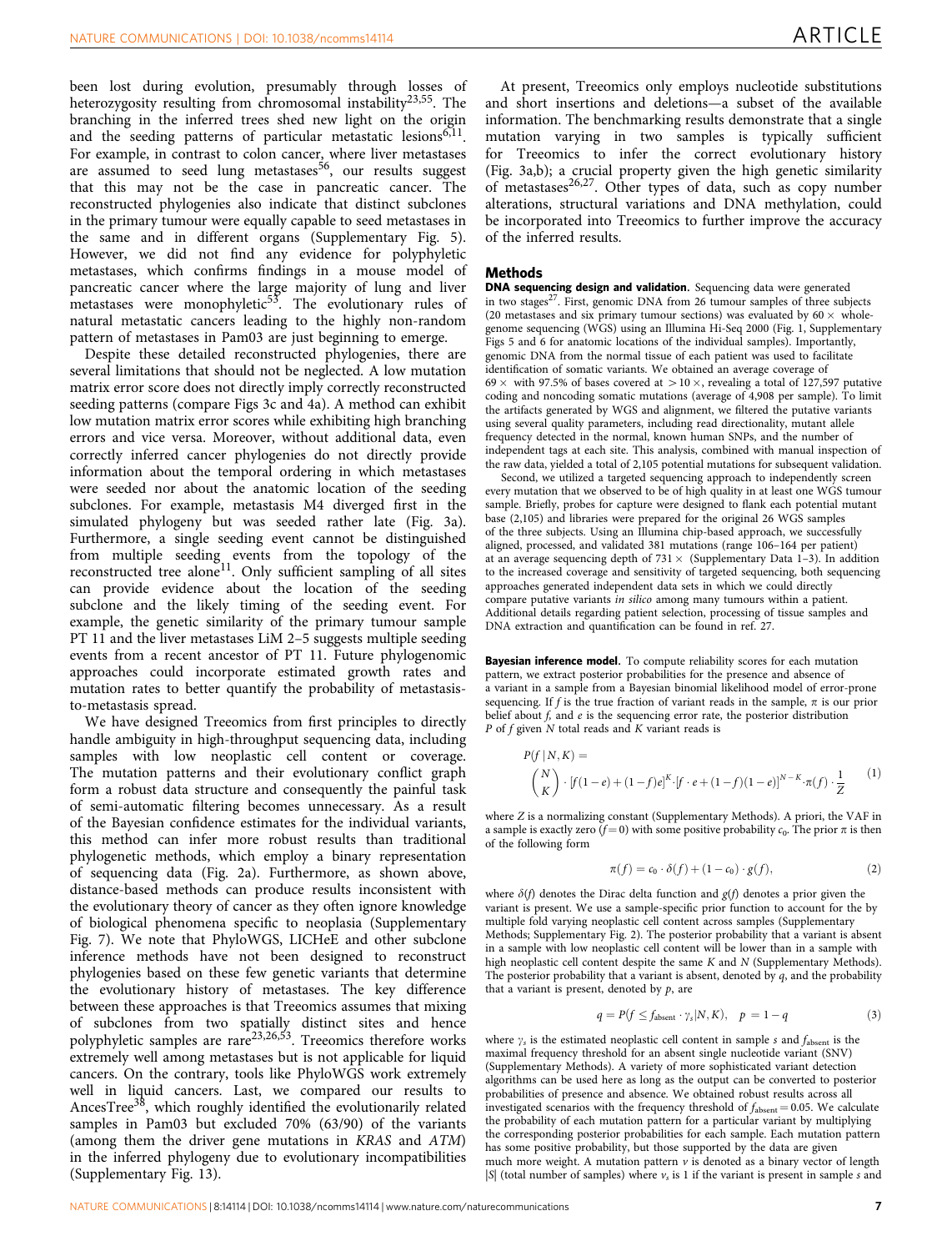0 if absent. The likelihood  $L_n(v)$  that a variant  $\mu$  exhibits pattern  $v$  is

$$
L_{\mu}(v) = \prod_{s \in S} p_{\mu,s}^{v_s} \cdot q_{\mu,s}^{1 - v_s}.
$$
 (4)

If the presence or absence of a variant in some samples is uncertain, the likelihood of any individual mutation pattern will generally be lower. The reliability score  $\omega_{\nu}$  of each mutation pattern  $\nu$  (corresponding to a node in the evolutionary conflict graph; Supplementary Fig. 3) is given by

$$
\omega_{\nu} = \frac{-\log \prod_{\mu} (1 - L_{\mu}(\nu))}{m}.
$$
\n(5)

Assuming mutations are independent across each other and across samples, the argument of the logarithm denotes the likelihood that no mutation has pattern  $\nu$  and hence leverages the full sequencing information from all variants. With these scores (weights) normalized by the number of considered variants m, the minimum weight vertex cover of the evolutionary conflict graph corresponds to identifying the most reliable and evolutionarily compatible mutation patterns (see Supplementary Methods for further details).

Identifying evolutionarily compatible mutation patterns. Given the calculated reliability scores, we efficiently find the most reliable and evolutionarily compatible mutation pattern for all variants via solving a MILP<sup>[48](#page-9-0)</sup>. In the Supplementary Information we prove that finding these mutation patterns is equivalent to solving the Minimum Vertex Cover problem; one of Karp's original 21 *NP*-complete<br>problems<sup>[42,57](#page-9-0)</sup>. In the Minimum Vertex Cover problem one wants to find the minimum set of nodes in an undirected graph such that each edge in the graph is adjacent to one of the nodes in the minimum set. Therefore, by definition all edges are covered by the nodes in the minimum set. Similarly, we try to find the weighted set of nodes (here mutation patterns) with the minimal sum of reliability scores such that no evolutionary incompatibilities in the conflict graph remain. After this minimal set of nodes and their adjacent edges have been removed from the graph, we can easily infer an evolutionary tree since evolutionary conflicts no longer exist among the remaining nodes (that is, all edges were covered and removed with the minimal set). The remaining set of mutation patterns is by definition the maximal set of evolutionarily compatible patterns (Supplementary Methods).

In the evolutionary conflict graph  $G = (V, E)$ , each node  $i \in V$  represents a different mutation pattern. For *n* samples, the number of nodes  $|V|$  is given by  $2^n$ . For each pair of evolutionarily incompatible mutation patterns  $i$  and  $j$ , there exists an edge  $(i, j) \in E$ . The weight  $(c_i)$  of each node i is given by the reliability scores  $\omega_i$  described in the Bayesian inference model section (Supplementary Fig. 3).

The MILP to find the minimal-weighted set of evolutionarily incompatible mutation patterns is defined by the following objective function and constraints:

| (objective function)                          | minimize $\sum_{i \in V} c_i \cdot x_i$             | for all $(i, j) \in E$ |
|-----------------------------------------------|-----------------------------------------------------|------------------------|
| (constraints)                                 | subject to $x_i + x_j \ge 1$ for all $(i, j) \in E$ |                        |
| $x_i \in \{0, 1\}, c_i > 0$ for all $i \in V$ |                                                     |                        |
| (6)                                           |                                                     |                        |

This formulation guarantees that the MILP solver finds the minimal value of the objective function such that all constraints are met and hence the nodes in the selected set cover all edges. The evolutionarily compatible and most reliable mutation patterns  $\{i|x_i = 0\}$  are given by the complement set of the optimal solution  $\{i|x_i = 1\}$  to the MILP.

Day and Sankoff showed that inferring the most likely evolutionary trajectories<br>is a computationally challenging problem (NP-complete<sup>[42](#page-9-0)</sup>). Sophisticated approximation algorithms have been developed in the context of language and cancer evolution<sup>43,45,46</sup>. However, medium-sized instances of NP-complete problems are no longer intractable due to the enormous engineering and research effort that has been devoted to ILP solvers. The MILP<sup>[48](#page-9-0)</sup> formulation enables an efficient and robust analysis of large data sets. We prove that an approximation algorithm that would guarantee that its solution is at most 36.06% worse than the optimal solution cannot exist unless the complexity class  $P = NP$  (Supplementary Methods, Theorem 1). Salari *et al*.<sup>[46](#page-9-0)</sup> explored a related approach but approximated two NP-complete problems, possibly leading to suboptimal results. Treeomics produces a mathematically guaranteed to be optimal result without convergence or termination issues. Note that a mathematical optimal solution is not necessarily equivalent to the biological truth, especially in the case of low neoplastic cell content or coverage [\(Figs 3](#page-4-0) and [4\)](#page-5-0). MILPs may also be useful in other areas of phylogenetic inference where methods with strong biological assumptions (for example, constant mutation rates or specific substitution profiles) are not applicable or are computationally too expensive to obtain guaranteed optimal solutions.

Inferring evolutionary trees. After the evolutionarily compatible mutation patterns  $\{i|x_i = 0\}$  have been identified and variants are assigned to their most likely evolutionarily compatible pattern based on the maximum likelihood weights

given by the Bayesian inference model, the derivation of an evolutionary tree is a trivial computational task. In quadratic time  $(\mathcal{O}(n \cdot m))$  of the input size we construct a unique phylogeny where  $n$  is the number of samples and  $m$  is the total number of distinct variants<sup>[58](#page-9-0)</sup>. The branches where the individual variants are acquired follow from the inferred tree.

Detecting subclones of distinct origin. Evolutionary incompatible mutation patterns with high reliability scores may indicate mixed subclones with distinct evolutionary trajectories (Supplementary Fig. 9). Recall that evolutionary incompatibility requires that the conflicting variants need to be present together in at least one sample. However, even if both variants are mutated in a statistically significant fraction in the same sample, these variants may not be present in the same cells and the evolutionary laws of an asexually evolving population may not be violated. If an evolutionarily incompatible mutation pattern exhibits a reliability score higher than expected from noise, Treeomics utilizes this evidence to infer subclones with distinct evolutionary trajectories and unidirectional spreading. A detailed pseudo-code is provided in the Supplementary Methods. Subsets (descendants) and supersets (ancestors) of the conflicting mutation pattern are simultaneously identified and a comprehensive evolutionary tree is inferred. We performed extensive benchmarking of the subclone detection algorithm for various scenarios described in the following section [\(Fig. 4,](#page-5-0) Supplementary Fig. 9). Furthermore, we tested the method on sequencing samples from the same prostate. After two subclones were separated in mixed samples from a prostate tumour<sup>[17](#page-8-0)</sup>, 12,643 (out of 12,645) variants supported the inferred evolutionary tree (Supplementary Fig. 9). The remaining two variants were predicted to be false-positives by Treeomics.

In silico benchmarking. To assess the performance of Treeomics, we simulated metastatic progression according to a stochastic multi-type continuous-time<br>branching process<sup>[51,59–63](#page-9-0)</sup> where metastases are seeded independently at random. Cells divide with birth rate  $b = 0.16$ , die with death rate  $d = 0.1555$ , and can leave the current site to successfully colonize a new site with probability  $q = 10^{-9}$ , [\(refs 51,64](#page-9-0)). When a cell divides, a point mutation is acquired with probability  $u = 0.145$  (assuming a point mutation rate of  $5 \times 10^{-10}$  per basepair and 45 megabases covered by Illumina exome sequencing[65\)](#page-9-0) and a copy number variant (CNVs) is acquired with a rate of 0.1% per division. The evolutionary process is initiated by a single advanced cancer that already accumulated driver gene mutations. Subsequently accumulated mutations, SNVs and CNVs, are assumed to be neutral<sup>[66,67](#page-9-0)</sup>. Variants are acquired randomly across all chromosome pairs such that no two copy number events overlap along the same lineage. SNVs and CNVs may overlap, in which case the timing of the events is used to determine the allele fraction of SNVs at the affected locus. CNV length is sampled from the observed length distribution in [ref. 68](#page-9-0). After m spatially distinct metastases reached the detection size  $M = 10^8$ , the simulation is stopped. Note that new metastases can also be seeded from previously seeded metastases.

To model the biopsy and sequencing process, a single sample consisting of one million cells of each of the m metastases consistent to the considered purity (15%, 35%, 55%, 75%, 95%) is subject to in silico sequencing. Metastases with a mixture of ancestries (polyphyletic samples) are simulated by random sampling from two distinct sites proportional to the tumour sizes at these sites (size of the second site possibly below the detection limit). Sequencing depth is negative-binomially distributed with a given mean (25, 50, 100, 200, 400, 800). A sequencing error rate of  $e = 0.5\%$  is assumed. The simulation output is the number of variant and reference 'reads' in each metastasis sample for each mutated locus present with a VAF of at least 5% and supported by at least four variant reads (two in the case of a coverage of 25) in any of the sampled metastases. An example for a simulated phylogeny is depicted in [Fig. 3a](#page-4-0). Simulated phylogenies are available on github:<https://github.com/johannesreiter/treeomics>.

We compared Treeomics to standard phylogenetic reconstruction (maximum parsimony<sup>[69](#page-9-0)</sup>, neighbour joining<sup>69</sup>) and modern tumour phylogeny reconstruction methods (LICHeE<sup>37</sup>, PhyloWGS<sup>36</sup>). Two different error metrics demonstrate the performance of Treeomics against existing methods: branching error and mutation matrix error score. The branching error quantifies the accuracy of the reconstructed coalescent relationships among distinct sites. From the true coalescent tree among metastatic sites, the collection of coalescent events among the sites is computed and compared with those predicted by the method. The branching error is defined as the fraction of true coalescent events missed by the reconstruction method. Since maximum parsimony and neighbour joining trees do not infer the evolutionary relationships among individual variants, the branching error metric was used to compare these methods [\(Fig. 3](#page-4-0)).

The mutation matrix error score quantifies the accuracy of the reconstructed sequence of mutations acquired during an evolutionary process. For a tumour with  $k$  parsimony-informative mutations across  $m$  metastases, a  $k$  by  $k$  matrix  $A$  is constructed where  $A_{i,j} = 1$  if mutation *i* is parental to mutation *j* and 0 otherwise. If two mutations are acquired on the same branch in the true phylogeny, the correct evolutionary ordering among this pair of mutations is not required and  $A_{i,j} = 0.5$ . In PhyloWGS, where many phylogenies are sampled, this reconstructed phylogeny mutation matrix  $\hat{A}$  is averaged over all samples. If a tool did not provide any information about a pair of mutations  $i,j$ ,  $\hat{A}_{i,j}$  is set to  $A_{i,j}$  – 0.5.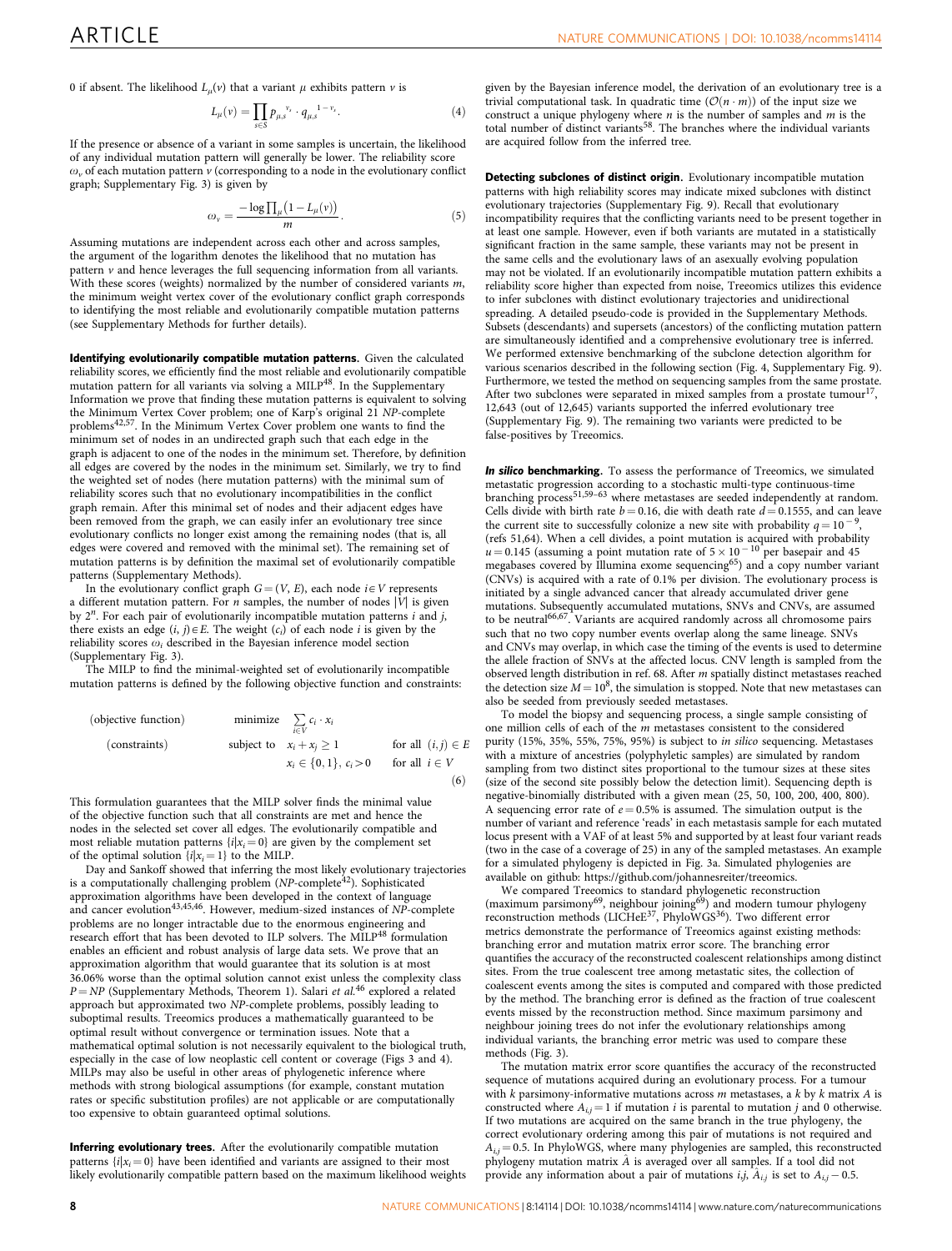<span id="page-8-0"></span>For the reconstructed matrix  $\hat{A}$ , the normalized error score is computed as  $\sum_{i,j} (A_{i,j} - \hat{A}_{i,j})^2 / (k^2 - k)$ . Because LICHeE and PhyloWGS do not directly infer the coalescent relationship among sites, the mutation matrix error score was used in the benchmarking ([Fig. 4,](#page-5-0) Supplementary Figs 11 and 12). Recall that only founder and parsimony-informative mutations were provided as input to PhyloWGS while LICHeE and Treeomics also had to deal with noisy private mutations. PhyloWGS was run with 2,500 MCMC iterations and 5,000 inner Metropolis-Hastings iterations for a maximum of 15 h for each individual case. Increasing the number of samples and iterations did not significantly decrease the mutation matrix error score. LICHeE was run with the default parameter values except that we set maxVAFAbsent and minVAFPresent to 0.05 as well as minClusterSize and minProfileSupport to 1. These parameter changes significantly improved the performance of LICHeE in our data set.

Binary present/absent classification. We perform conventional binary present/absent classification of each variant to allow a comparison to the inferred classification used in our new approach. We scored each variant by calculating a P value in all samples (one-tailed binomial test):<br> $\Pr(Y > K | H \mid K \mid N) = 1 - \sum_{i=1}^{K-1} {N \choose i} \cdot n_i^i \cdot (1 - n_i)^{N-i}$  wh

$$
Pr(X \ge K | H_0, K, N) = 1 - \sum_{i=0}^{K-1} {N \choose i} \cdot p_{\text{fpr}}^i \cdot (1 - p_{\text{fpr}})^{N-i} \text{ where } N \text{ denotes}
$$

the coverage, K denotes the number of variant reads observed at this position, and X denotes the random number of false-positives. As null hypothesis  $H_0$ , we assume that the variant is absent. Similar to Gundem et  $al$ <sup>21</sup>, we assumed a false-positive rate  $(p_{\text{fpr}})$  of 0.5% for the Illumina chip-based targeted deep sequencing. We used the step-up method<sup>[70](#page-9-0)</sup> to control for an average falsediscovery rate of 5% in the combined set of P values from all samples of a patient. Variants with a rejected null hypothesis were classified as present. The remaining variants were classified as absent.

Code availability. The source code and a manual for Treeomics, as well as multiple examples illustrating its usage, are provided at [https://github.com/](https://github.com/johannesreiter/treeomics) [johannesreiter/treeomics](https://github.com/johannesreiter/treeomics) as well as in Supplementary Software. Treeomics v1.5.2 was used for the entire analysis. The tool is implemented in Python 3.4. The inputs to the tool are the called variants and the corresponding sequencing data, either in tab-separated-values format or as matched tumour-normal VCF files. As output, Treeomics produces a comprehensive HTML report (see github repository) including statistical analysis of the data, a mutation table plot and a list of putative artifacts (false-positives, well-powered and under-powered false-negatives). Additionally, Treeomics produces evolutionary trees in LaTeX/TikZ format for high-resolution plots in PDF format. If circos is installed, Treeomics automatically creates the evolutionary conflict graph and adds it to the HTML report. Treeomics also supports various filtering (for example, minimal sample median coverage, false-positive rate, false-discovery rate) for an extensive analysis of the sequencing data. Detailed instructions for the filtering and analysis are provided in the readme file in the online repository. For solving the MILP, Treeomics makes use of the common CPLEX solver (v12.6) from IBM.

Data availability. Targeted sequencing data of subjects Pam01, Pam02, and Pam03 have been deposited in the github repository in the directory /src/input/ Makohon2016 and are also provided in Supplementary Data 1–3. All other relevant data are available within the article and its Supplementary Files or available from the corresponding authors.

#### References

- 1. Nowell, P. C. The clonal evolution of tumor cell populations. Science 194, 23–28 (1976).
- 2. Vogelstein, B. et al. Genetic alterations during colorectal-tumor development. N. Engl. J. Med. 319, 525–532 (1988).
- 3. Merlo, L. M. F., Pepper, J. W., Reid, B. J. & Maley, C. C. Cancer as an evolutionary and ecological process. Nat. Rev. Cancer 6, 924–935  $(2006)$
- 4. Diaz, Jr L. A. et al. The molecular evolution of acquired resistance to targeted EGFR blockade in colorectal cancers. Nature 486, 537–540 (2012).
- 5. Bozic, I. et al. Evolutionary dynamics of cancer in response to targeted combination therapy. Elife 2, e00747 (2013).
- 6. Naxerova, K. & Jain, R. K. Using tumour phylogenetics to identify the roots of metastasis in humans. Nat. Rev. Clin. Oncol. 12, 258-272 (2015).
- 7. Massagué, J. & Obenauf, A. C. Metastatic colonization by circulating tumour cells. Nature 529, 298–306 (2016).
- 8. Turajlic, S. & Swanton, C. Metastasis as an evolutionary process. Science 352, 169–175 (2016).
- Talmadge, J. E. & Fidler, I. J. The biology of cancer metastasis: historical perspective. Cancer Res. 70, 5649–5669 (2010).
- 10. McGranahan, N. & Swanton, C. Biological and therapeutic impact of intratumor heterogeneity in cancer evolution. Cancer Cell 27, 15–26 (2015).
- 11. Hong, W. S., Shpak, M. & Townsend, J. P. Inferring the origin of metastases from cancer phylogenies. Cancer Res. 75, 4021–4025 (2015).
- 12. Campbell, P. J. et al. Subclonal phylogenetic structures in cancer revealed by ultra-deep sequencing. Proc. Natl Acad. Sci. USA 105, 13081–13086 (2008).
- 13. Yachida, S. et al. Distant metastasis occurs late during the genetic evolution of pancreatic cancer. Nature 467, 1114–1117 (2010).
- 14. Campbell, P. J. et al. The patterns and dynamics of genomic instability in metastatic pancreatic cancer. Nature 467, 1109–1113 (2010).
- 15. Gerlinger, M. et al. Intratumor heterogeneity and branched evolution revealed by multiregion sequencing. N. Engl. J. Med. 366, 883–892 (2012).
- 16. Schuh, A. et al. Monitoring chronic lymphocytic leukemia progression by whole genome sequencing reveals heterogeneous clonal evolution patterns. Blood 120, 4191–4196 (2012).
- 17. Cooper, C. S. et al. Analysis of the genetic phylogeny of multifocal prostate cancer identifies multiple independent clonal expansions in neoplastic and morphologically normal prostate tissue. Nat. Genet. 47, 367–372 (2015).
- 18. de Bruin, E. C. et al. Spatial and temporal diversity in genomic instability processes defines lung cancer evolution. Science 346, 251–256 (2014).
- 19. Zhang, J. et al. Intratumor heterogeneity in localized lung adenocarcinomas delineated by multiregion sequencing. Science 346, 256–259 (2014).
- 20. Bashashati, A. et al. Distinct evolutionary trajectories of primary high-grade serous ovarian cancers revealed through spatial mutational profiling. J. Pathol. 231, 21–34 (2013).
- 21. Gundem, G. et al. The evolutionary history of lethal metastatic prostate cancer. Nature 520, 353–357 (2015).
- 22. Brastianos, P. K. et al. Genomic characterization of brain metastases reveals branched evolution and potential therapeutic targets. Cancer Discov. 5, 1164–1177 (2015).
- 23. McPherson, A. et al. Divergent modes of clonal spread and intraperitoneal mixing in high-grade serous ovarian cancer. Nat. Genet. 48, 758–767  $(2016)$
- 24. Beerenwinkel, N., Schwarz, R. F., Gerstung, M. & Markowetz, F. Cancer evolution: mathematical models and computational inference. Syst. Biol. 64, e1–e25 (2015).
- 25. Turajlic, S., McGranahan, N. & Swanton, C. Inferring mutational timing and reconstructing tumour evolutionary histories. Biochim. Biophys. Acta 1855, 264–275 (2015).
- 26. Kumar, A. et al. Substantial interindividual and limited intraindividual genomic diversity among tumors from men with metastatic prostate cancer. Nat. Med. 22, 369–378 (2016).
- 27. Makohon-Moore, A. P. et al. Limited heterogeneity of known driver gene mutations among the metastases of individual patients with pancreatic cancer. Nat. Genet. doi: 10.1038/ng.3764 (2017).
- 28. Naxerova, K. et al. Hypermutable DNA chronicles the evolution of human colon cancer. Proc. Natl Acad. Sci. USA 111, E1889–E1898 (2014).
- 29. Gerlinger, M. et al. Genomic architecture and evolution of clear cell renal cell carcinomas defined by multiregion sequencing. Nat. Genet. 46, 225–233 (2014).
- 30. Nik-Zainal, S. et al. The life history of 21 breast cancers. Cell 149, 994–1007 (2012).
- 31. Landau, D. A. et al. Mutations driving CLL and their evolution in progression and relapse. Nature 526, 525–530 (2015).
- 32. Yates, L. R. et al. Subclonal diversification of primary breast cancer revealed by multiregion sequencing. Nat. Med. 21, 751–759 (2015).
- 33. Strino, F., Parisi, F., Micsinai, M. & Kluger, Y. TrAp: a tree approach for fingerprinting subclonal tumor composition. Nucleic Acids Res. 41, e165  $(2013).$
- 34. Roth, A. et al. PyClone: statistical inference of clonal population structure in cancer. Nat. Methods 11, 396–401 (2014).
- 35. Miller, C. A. et al. SciClone: inferring clonal architecture and tracking the spatial and temporal patterns of tumor evolution. PLoS Comput. Biol. 10, e1003665 (2014).
- 36. Deshwar, A. G. et al. PhyloWGS: reconstructing subclonal composition and evolution from whole-genome sequencing of tumors. Genome Biol. 16, 35 (2015).
- 37. Popic, V. et al. Fast and scalable inference of multi-sample cancer lineages. Genome Biol. 16, 91 (2015).
- 38. El-Kebir, M., Oesper, L., Acheson-Field, H. & Raphael, B. J. Reconstruction of clonal trees and tumor composition from multi-sample sequencing data. Bioinformatics 31, i62–i70 (2015).
- 39. Niknafs, N., Beleva-Guthrie, V., Naiman, D. Q. & Karchin, R. Subclonal hierarchy inference from somatic mutations: automatic reconstruction of cancer evolutionary trees from multi-region next generation sequencing. PLoS Comput. Biol. 11, e1004416 (2015).
- 40. Yuan, K., Sakoparnig, T., Markowetz, F. & Beerenwinkel, N. BitPhylogeny: a probabilistic framework for reconstructing intra-tumor phylogenies. Genome Biol. 16, 36 (2015).